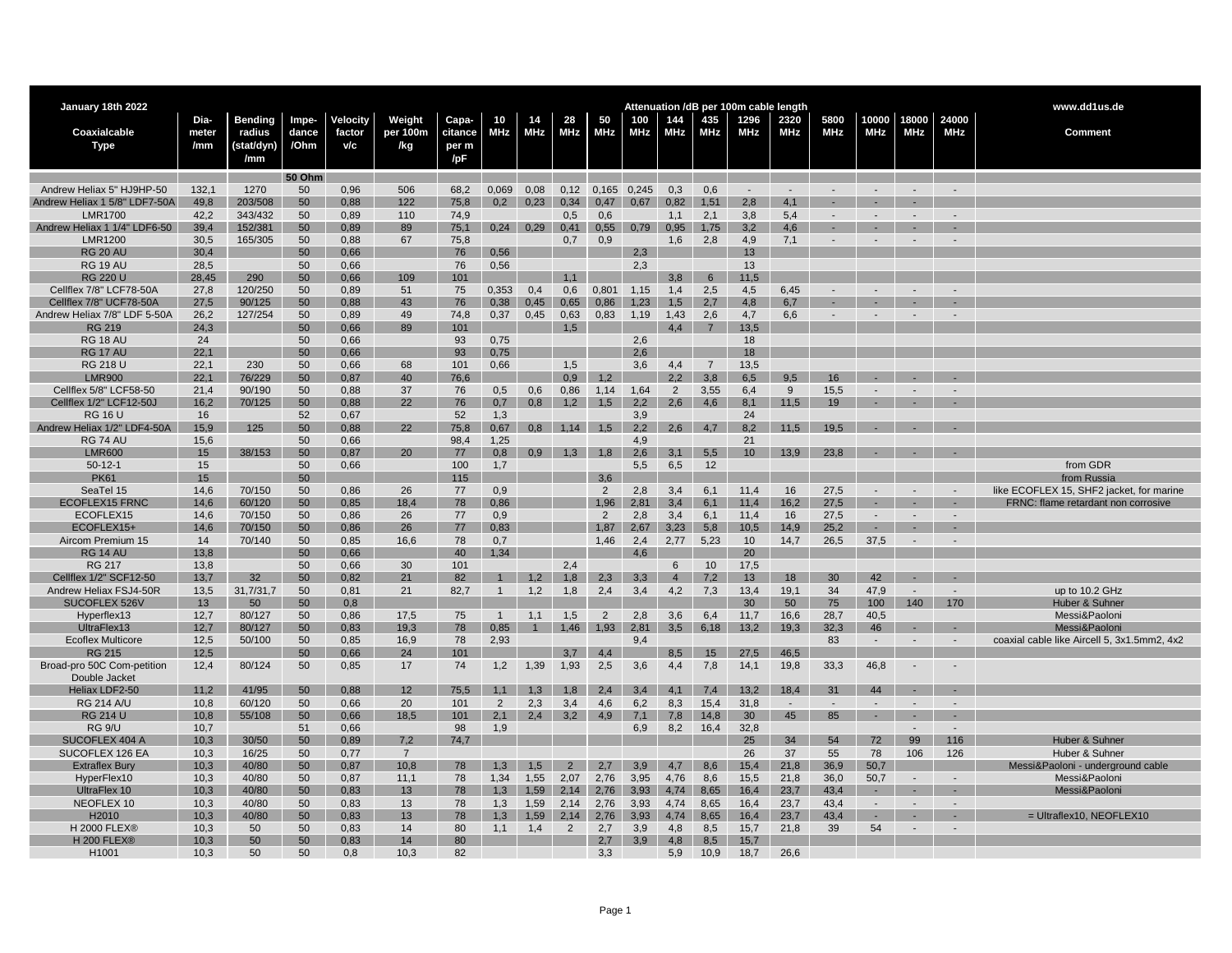| January 18th 2022                 |                 |                   |          |              |                 |              |            |            |              |                |                |            |                |                       | Attenuation /dB per 100m cable length |            |            |              |            | www.dd1us.de                                    |
|-----------------------------------|-----------------|-------------------|----------|--------------|-----------------|--------------|------------|------------|--------------|----------------|----------------|------------|----------------|-----------------------|---------------------------------------|------------|------------|--------------|------------|-------------------------------------------------|
|                                   | Dia-            | <b>Bending</b>    | Impe-    | Velocity     | Weight          | Capa-        | 10         | 14         | 28           | 50             | 100            | 144        | 435            | 1296                  | 2320                                  | 5800       | 10000      | 18000        | 24000      |                                                 |
| Coaxialcable                      | meter           | radius            | dance    | factor       | per 100m        | citance      | <b>MHz</b> | <b>MHz</b> | MHz          | MHz            | <b>MHz</b>     | <b>MHz</b> | <b>MHz</b>     | <b>MHz</b>            | <b>MHz</b>                            | <b>MHz</b> | <b>MHz</b> | <b>MHz</b>   | <b>MHz</b> | Comment                                         |
| Type                              | /mm             | (stat/dyn)<br>/mm | /Ohm     | v/c          | /kg             | per m<br>/pF |            |            |              |                |                |            |                |                       |                                       |            |            |              |            |                                                 |
|                                   |                 |                   |          |              |                 |              |            |            |              |                |                |            |                |                       |                                       |            |            |              |            |                                                 |
| H 1000                            | 10,3            | 75                | 50       | 0,83         | 12 <sup>°</sup> | 80           | 1.3        |            |              |                | $3 \t 4.3$     | 5,2        | 9,3            | 18                    | 15                                    |            |            | $\sim$       | $\sim$     |                                                 |
| AIRBORNE 10                       | 10,3            | 65/103            | 50       | 0,87         | $\overline{7}$  | 74           | 1,2        | 1,39       | 1,93         | 2,45           | 3,52           | 4,2        | 7,6            | 13,6                  | 19,2                                  | 32         | 44,6       | $\sim$       |            | Messi&Paoloni                                   |
| Broad-pro 50C Competition         | 10,3            | 65/103            | 50       | 0,85         | 13              | 74           | 1,2        | 1,39       | 1,93         | 2,5            | 3,6            | 4,4        | 7,8            | 14,1                  | 19,8                                  | 33,3       | 46,8       | ÷.           |            | Messi&Paolon                                    |
| SP3000 plus                       | 10,3            | 50                | 50       | 0,83         |                 | 80           |            |            |              |                |                | 5,5        | 10             | 18,8                  | 24,5                                  |            |            |              |            |                                                 |
| <b>WBC-400</b>                    | 10,3            | 50                | 50       | 0.85         | 10 <sup>1</sup> | 78.4         |            |            | 2,3          | 3              |                | 4.9        | 8,8            | 14.8                  | 22                                    |            |            |              |            | CommScope                                       |
| CFD400-NL                         | 10,3            | 25,4              | 50       | 0,85         | 12              | 76           |            |            | 2,3          | 3              |                | 5          | 8,9            | 14.8                  | 21,2                                  | 35,5       |            |              |            | similar to LMR400, Seele Aludraht verkupfert    |
| <b>LMR400</b>                     | 10,3            | 25/102            | 50       | 0,85         | 10              | 78           | 1.3        | 1.5        | 2.2          | 2.9            | 4.4            | 4.9        | 8.8            | 14.8                  | 21.4                                  | 35.9       |            |              |            | like CFD400                                     |
| RG 213 U-S 100                    | 10,3            | 105               | 50       | 0,66         | 15,5            | 100<br>101   |            | 2,4        | 3,2          |                |                | 5,9        | 10.1           | 21,1                  | ca. 42                                |            |            | $\sim$       | $\sim$     |                                                 |
| <b>RG 213 U</b><br>$50 - 7 - 2$   | 10,3<br>10,3    | 55/155            | 50<br>50 | 0,66<br>0,66 | 15,5            | 100          | 2,2<br>2,8 |            | 3.1          | 4.4            | 6,2<br>8,5     | 7.9<br>10  | 14,8<br>17     | 27,5<br>30            | ca. 47                                |            |            |              |            | $=$ Belden 8267<br>from GDR. similar to RG213   |
|                                   |                 |                   |          |              |                 |              |            |            |              |                |                |            |                |                       | 22                                    |            | 58.3       |              |            |                                                 |
| <b>AIRCOM PLUS</b><br>URM67       | 10,3<br>10,3    | 55<br>50          | 50<br>50 | 0,83<br>0,67 | 15<br>16        | 81<br>100    | 1,2        |            |              | 2,6<br>3,4     | 3,8<br>6,2     | 4,6<br>7,9 | 8,4<br>16      | 15,6<br>30            |                                       | 39,5       |            |              |            |                                                 |
| Belden 9913                       | 10,3            | 102               | 50       | 0,84         | 15,9            | 81           | 1,6        |            |              | 3,3            | 4,6            | 5,3        | 8,9            | 14,8                  |                                       |            |            |              |            | corresponds to RG-8/U                           |
| Bury-FLEX                         | 10,3            | 51                | 50       | 0,82         | 14,9            | 81           | 2          |            |              | 3,6            | 4,9            | 5,6        | 9,8            | 16,5                  |                                       |            |            |              |            | <b>DAVIS RF</b>                                 |
| SPUMA 400-FR-01                   | 10,25           | 25/100            | 50       | 0,85         | 11,5            | 78           |            |            |              |                |                |            | $\overline{7}$ | 15                    | 21                                    | 34         |            |              |            | Huber&Suhner                                    |
| <b>AIRCOM Premium</b>             | 10,2            | 41/82             | 50       | 0,85         | 12,9            | 78           | 1,1        |            |              |                | 3,6            | 4,2        | 8              | 14                    | 19,9                                  | 34         | 60         |              |            | solid center conductor copper cladded aluminum, |
|                                   |                 |                   |          |              |                 |              |            |            |              |                |                |            |                |                       |                                       |            |            |              |            | max 12GHz                                       |
| Cellflex 3/8" SCF38-50            | 10.2            | 25                | 50       | 0.82         | 12              | 82           | 1,3        | 1.6        | 2.1          | $\mathbf{3}$   | 4.2            | 5.1        | 9              | 16                    | 22                                    | 38         | 52         |              |            |                                                 |
| SeaTel 10                         | 10.2            | 40                | 50       | 0,86         | 13.1            | 77           | 1,2        |            |              |                | $\overline{4}$ | 4.8        | 8,9            | 16,5                  | 23,1                                  | 40         |            | $\sim$       |            | like ECOFLEX 10, SHF2 jacket, for marine        |
| ECOFLEX 10                        | 10,2            | 40                | 50       | 0,86         | 13,1            | 77           | 1,2        |            |              |                | $\overline{4}$ | 4,8        | 8,9            | 16,5                  | 23,1                                  | 40         |            | $\sim$       | $\sim$     | max 6 GHz                                       |
| ECOFLEX 10+                       | 10,2            | 8x80              | 50       | 0,85         | 10,3            | 78           | 1,3        |            |              | 2,9            | 4,1            | 5          | 8,9            | 16,2                  | 22,9                                  | 38         |            | $\sim$       | $\sim$     | max 8 GHz                                       |
| RG <sub>8</sub>                   | 10,2            | 102               | 50       | 0,68         | 11,4            | 75           |            |            | 2,3          | $\overline{3}$ |                | 4,9        | 8,9            | 15,7                  | 21                                    |            |            |              | п.         | $=$ Belden 8327, 9913                           |
| H2010                             | 10,2            | 40                | 50       | 0,83         | 12,4            | 78           | 1,1        | 1,5        | 2,1          | 2,8            | $\overline{4}$ | 4,9        | 8,7            | 15,5                  | 24,8                                  |            |            |              |            | Distributor: HFC Funktechnik Berg Germany       |
| Cellflex 1/4" LCF14-50J           | 10 <sup>1</sup> | 40/120            | 50       | 0.83         | 11              | 80           | 1,3        | 1.6        | 2,1          | $\mathbf{3}$   | 4,2            | 5.1        | 9              | 16                    | 22                                    | 37         | 50         |              |            |                                                 |
| RG-393/U                          | 9,9             |                   | 50       |              |                 |              |            |            |              |                |                |            |                |                       |                                       |            |            |              |            | PTFE, double shielded                           |
| H 100                             | 9.8             | 150               | 50       | 0.84         | 11              | 79           |            |            | 2.2          |                |                | 5.5        | 9.1            | 16                    |                                       |            |            |              |            |                                                 |
| H 500                             | 9,8             | 75                | 50       | 0,81         | 13,5            | 82           | 1,3        |            |              | 2,9            | 4,1            | 5,6        | 9,5            | 16,8                  | 24,1                                  |            |            |              |            |                                                 |
| <b>URM102</b>                     | 9,7             |                   | 50       |              | 20              | 96           |            |            |              |                |                |            |                |                       |                                       |            |            |              |            | max. PWR 100MHz: 1656W, 600MHz: 541W.           |
|                                   |                 |                   |          |              |                 |              |            |            |              |                |                |            |                |                       |                                       |            |            |              |            | 1GHz: 381W, 3GHz: 170W                          |
| <b>RG 8/U</b>                     | 9,5             | 60                | 50       | 0,66         | 12,5            | 103          | 4          | 4,5        | 5,5          | 6,5            | 8              | 8,5        | 15             |                       |                                       |            |            |              |            | faber                                           |
| <b>URM107</b>                     | $\alpha$        |                   | 50       |              | 19.5            | 96           |            |            |              |                |                |            |                |                       |                                       |            |            |              |            |                                                 |
| PK <sub>6</sub>                   | 9               |                   | 52       |              |                 | 101          |            |            |              | 5,3            |                |            |                |                       | 70                                    |            |            |              |            | from Russia                                     |
| <b>PK106</b>                      | 9               |                   | 53       |              |                 | 101          |            |            |              | 4.5            |                |            |                |                       | 85                                    |            |            |              |            | from Russia                                     |
| Andrew Heliax 1/4" LDF1-50        | 8,76            | 38/76             | 50       | 0,86         | 9               | 76,8         | 1,25       | 1,5        | 2,1          | 2,8            | $\overline{4}$ | 4,9        | 8,8            | 16                    | 22                                    | 37         | 51         | $\mathbf{r}$ |            |                                                 |
| SUCOFLEX 406                      | 8.75            | 40/80             | 50       | 0,89         | 14.5            | 74.7         |            |            |              |                |                |            |                | 12                    | 20                                    | 32         | 44         | 61           |            | Huber&Suhner                                    |
| <b>RG 21 AU</b>                   | 8.4<br>8,35     |                   | 50<br>50 | 0.66<br>0,89 |                 | 98<br>74,7   | 1,4        |            |              |                | 4,3            |            |                | 15<br>12 <sup>2</sup> | 20                                    | 32         | 44         | 61           |            |                                                 |
| SUCOFLEX 406<br>PKTØ <sub>6</sub> | 8               | 30/60             | 52       |              | 14,5            | 101          |            |            |              |                |                |            |                |                       |                                       |            |            |              |            | Huber&Suhner<br>from Russia                     |
| SUCOFLEX SF-106                   | 7,9             | 24/40             | 50       | 0,77         | 15,7            | 87           |            |            |              |                |                |            |                | 19                    | 100<br>25                             | 40         | 55         | 76           |            |                                                 |
| Cellflex 1/4" SCF14-50            | 7,8             | 25                | 50       | 0,82         | $\overline{7}$  | 82           | 1,8        | 2,1        | 3            | 4,1            | 5,8            | 7,1        | 12             | 22                    | 31                                    | 52         | 73         | 105          |            |                                                 |
| SUCOFLEX 526S                     | 7,7             | 25,4              | 50       | 0,77         |                 |              |            |            |              |                |                |            |                |                       |                                       |            |            |              |            | Huber&Suhner                                    |
| X98 / A92829                      | 7.4             | 45/100            | 50       | 0,84         | 11,3            | 79           |            |            |              |                |                |            | 9              | 16                    | 22                                    |            | 48         | 66           |            |                                                 |
| SeaTex 7                          | 7.3             | 25                | 50       | 0,83         | 7.2             | 75           | 2.2        | 3.4        | 3.7          | 4.5            | 6,3            | 7,6        | 13.8           | 24.8                  | 35                                    | 63         |            | $\sim$       |            | like AIRCELL 7, SHF2 jacket, for marine         |
| AIRCELL 7                         | 7,3             | 25                | 50       | 0,83         | 7,2             | 75           | 2,2        | 3,4        | 3,7          | 4,5            | 6,3            | 7,6        | 13.8           | 24.8                  | 35                                    | 63         |            | $\sim$       |            |                                                 |
| UltraFlex7                        | 7,3             | 34/68             | 50       | 0,83         | 6,9             | 75           | 1,9        | 2.2        | $\mathbf{3}$ | $\overline{4}$ | 5,8            | 6,9        | 12.3           | 22,3                  | 32.3                                  | 54         | $\sim$     | $\sim$       | $\sim$     | Messi&Paoloni                                   |
| <b>HIGHFLEXX7</b>                 | 7,3             | 34/68             | 50       | 0,83         | 6,9             | 75           | 1,9        | 2,2        | 3            | $\overline{4}$ | 5,8            | 6,9        | 12.3           | 22.3                  | 32,3                                  | 54         |            |              |            | Messi&Paoloni                                   |
| H <sub>2007</sub>                 | 7.3             | 35                | 50       | 0.83         | 8.3             | 75           | 2.2        | 2.3        | 2.8          | 4.5            | 6,3            | 7.6        | 13.6           | 24.9                  | 35.6                                  | 63.5       |            | ÷.           |            | Distributor: HFC Funktechnik Berg Germany       |
| Diamond 5DQ-II                    | 7,3             |                   | 50       |              |                 |              |            |            |              | 5              |                | 8          | 16             | 42                    | 55                                    |            |            |              |            | single shielded, solid center conductor, N-plug |
| <b>RG 54</b>                      | 6,4             |                   | 58       | 0,66         |                 | 87           | 2.4        |            |              |                | 10.1           |            |                | 39                    |                                       |            |            |              |            | for Aircell-7 fits, attenuation estimated       |
| TU-545                            | 6,35            |                   | 50       | 0,7          |                 | 95           |            |            |              |                |                | 8          | 15             |                       | 40                                    |            |            |              |            |                                                 |
| X84 / A92328                      | 6.35            | 30/100            | 50       | 0,76         | 10              | 82           |            |            |              |                |                |            | 16             | 24                    | 33                                    |            | 75         | 104          |            | semi rigid                                      |
| <b>UT 250</b>                     | 6,35            | 3,175             |          | 0,7          | 15,58           | 95,2         |            |            |              |                |                |            |                |                       |                                       |            |            |              |            | semi rigid                                      |
| <b>RG-401/U</b>                   | 6.35            | 22.2              | 50       | 0.695        |                 | 95.1         |            |            |              |                |                |            | 16             | 25                    |                                       | 60         | 89         | 157          | $\sim$     | semi rigid                                      |
| SUCOFLEX 550S                     | 6,1             | 25,4              | 50       | 0,77         |                 |              |            |            |              |                |                |            |                |                       |                                       |            |            |              |            | Huber&Suhner                                    |
|                                   |                 |                   |          |              |                 |              |            |            |              |                |                |            |                |                       |                                       |            |            |              |            |                                                 |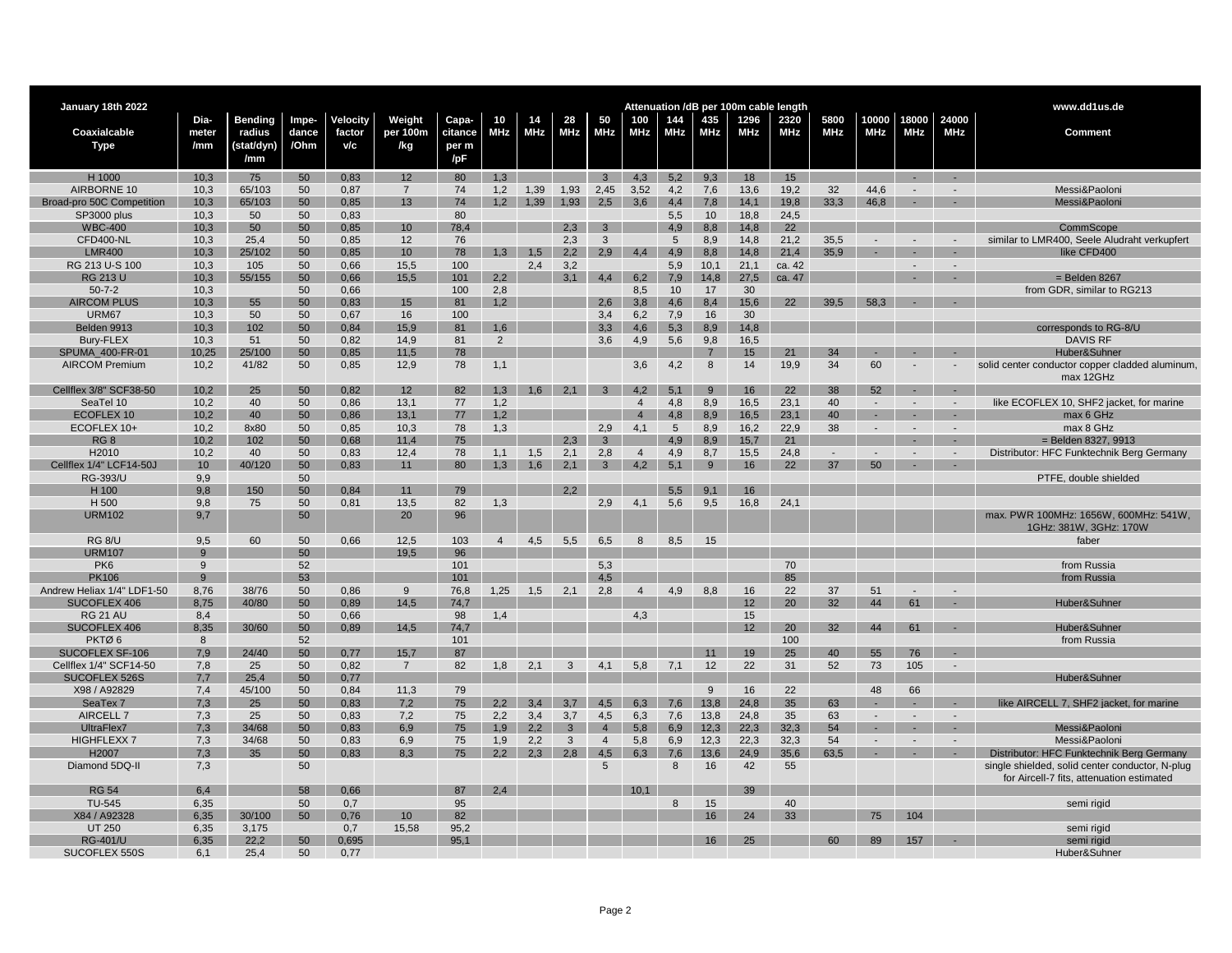| January 18th 2022       |                 |                |       |          |                  |         |            |                |                                |                |       |       |             | Attenuation /dB per 100m cable length |            |            |            |                          |        | www.dd1us.de                                  |
|-------------------------|-----------------|----------------|-------|----------|------------------|---------|------------|----------------|--------------------------------|----------------|-------|-------|-------------|---------------------------------------|------------|------------|------------|--------------------------|--------|-----------------------------------------------|
|                         | Dia-            | <b>Bending</b> | Impe- | Velocity | Weight           | Capa-   | 10         | 14             | 28                             | 50             | 100   | 144   | 435         | 1296                                  | 2320       | 5800       | 10000      | 18000                    | 24000  |                                               |
| Coaxialcable            | meter           | radius         | dance | factor   | per 100m         | citance | <b>MHz</b> | <b>MHz</b>     | <b>MHz</b>                     | <b>MHz</b>     | MHz   | MHz   | <b>MHz</b>  | <b>MHz</b>                            | <b>MHz</b> | <b>MHz</b> | <b>MHz</b> | <b>MHz</b>               | MHz    | <b>Comment</b>                                |
| <b>Type</b>             | /mm             | (stat/dyn)     | /Ohm  | v/c      | /kg              | per m   |            |                |                                |                |       |       |             |                                       |            |            |            |                          |        |                                               |
|                         |                 | /mm            |       |          |                  | /pF     |            |                |                                |                |       |       |             |                                       |            |            |            |                          |        |                                               |
| <b>LMR240</b>           | 6,1             | 19,1/63,5      | 50    | 0,84     | $5\phantom{.0}$  | 79,4    | 2,5        |                | $3\quad 4,2\quad 5,7\quad 8,1$ |                |       |       | $9,7$ 17,1  | 30                                    | 40,8       | 66,9       |            |                          |        |                                               |
| Low Loss 5056           | 5,6             | 30             | 50    | 0,82     |                  | 81      |            |                |                                |                |       | 11,8  | 19          | 37,2                                  |            |            |            |                          |        |                                               |
| SUCOFLEX 126            | 5,5             | 16/25          | 50    | 0,77     |                  |         |            |                |                                |                |       |       |             | 26                                    | 37         | 55         | 78         | 106                      | 126    | Huber&Suhner                                  |
| SUCOFLEX 104PE          | 5,5             | 16/25          | 50    | 0,77     | 6,8              | 87      |            |                |                                |                |       |       |             | 30                                    | 50         | 75         | 115        | 160                      | 180    | Huber&Suhner                                  |
| SUCOFLEX 404            | 5,5             | 25/35          | 50    | 0,89     | 7,2              | 74,7    |            |                |                                |                |       |       |             | 25                                    | 34         | 54         | 72         | 99                       | 116    | Huber&Suhner                                  |
| SUCOFLEX SF-104         | 5,5             | 16/25          | 50    | 0,77     | 8,4              | 87      |            |                |                                |                |       |       | 17          | 28                                    | 37         | 59         | 80         | 110                      | 129    |                                               |
| <b>ALLGON Lowloss</b>   | 5.5             |                | 50    | 0,85     |                  |         |            |                |                                |                |       |       | 24          | 39                                    |            |            |            |                          |        |                                               |
| <b>RG 55 AU</b>         | 5,5             |                | 50    | 0,66     |                  | 97      | 4,3        |                |                                |                | 15,7  |       |             | 60                                    |            |            |            |                          |        |                                               |
| HF50-0,9/2,95 (RG58)    | 5,5             |                | 50    |          | 12               | 100     |            |                |                                | 13             | 18    | 26    | 42          | 72                                    |            |            |            |                          |        | CFKoax2 Igus Chainflex- uitable for dragchain |
| <b>H155A00 AL PVC</b>   | 5,4             | 35/60          | 50    | 0,8      | 3,8              | 84      | 3          |                |                                | 6,9            | 9,1   | 10    | 18,5        | 34,5                                  | 49         | 84         |            | $\overline{\phantom{a}}$ | $\sim$ | Belden                                        |
| MCF-H155PE              | 5,4             | 35             | 50    | 0,8      | 4,8              | 82      |            |                |                                |                | 9     |       | 19          | 32                                    | 46         |            |            |                          |        | Bidatong, double shielded                     |
| <b>H 155 PVC / FRNC</b> | 5,4             | 35             | 50    | 0,81     | 3,9              | 82      | 3          | 3,4            | 4,9                            | 6,5            | 9,3   | 11,2  | 19,8        | 34,9                                  | 49         | 74         |            | $\overline{\phantom{a}}$ |        | Belden                                        |
| <b>RG 223</b>           | 5,4             | 25             | 50    | 0,66     | $6\phantom{1}$   | 101     | 4,2        | 6,1            | 7,9                            | 11             | 15,4  | 17.6  | 34          | 60                                    | 85         |            |            |                          |        |                                               |
| <b>RG 223 U</b>         | 5,4             | 30/54          | 50    | 0,66     | 5,5              | 101     |            |                |                                |                |       |       | 34          | 50                                    | 76         | 132        |            |                          |        | Huber & Suhner                                |
| HyperFlex5              | 5,4             | 25/50          | 50    | 0,87     | 4,4              | 74      | 2,6        | $\mathbf{3}$   | 4.1                            | 5,5            | 8     | 9.6   | 17          | 30,5                                  | 42,5       | 72,9       |            |                          |        | Messi&Paoloni                                 |
| <b>RG 55 U</b>          | 5,3             | 30             | 53    | 0,66     | 5                | 94      | 4,3        |                |                                | 10,2           | 15,7  |       | 29          | 60                                    |            |            |            |                          |        |                                               |
| <b>ENVIROFLEX 142</b>   | $5\overline{5}$ | 25/50          | 50    | 0,707    | $6 \overline{6}$ | 94,5    |            |                |                                |                |       |       | 35          | 62                                    | 93         | 165        |            |                          |        | Huber&Suhner                                  |
| <b>ENVIROFLEX 400</b>   | 5               | 10/40          | 50    | 0,707    | 6                | 94,5    |            |                |                                |                |       |       | 35          | 62                                    | 93         | 160        |            |                          |        | Huber&Suhner                                  |
| H2005                   | 5               | 25/50          | 50    | 0,85     | 2,35             | 76      | 2,9        | 3,8            | 5,4                            |                | 9.4   |       | 19.1        | 33,5                                  | 47,6       | 74         |            |                          |        | Distributor: HFC Funktechnik Berg Germany     |
| AIRBORNE 5              | 5               | 25/50          | 50    | 0,85     | 2,35             | 76      | 3,45       | 3,98           | 5,42                           | $\overline{7}$ | 9,45  | 11    | 19          | 34,2                                  | 47,6       | 74         |            |                          |        |                                               |
| SeaTex 5                | 5               | 25/50          | 50    | 0,82     | 3.6              | 82      | 2.93       |                |                                | 6.61           | 9.4   | 11.33 | 20          | 35,71                                 | 49         | 83         | 112        |                          |        | like AIRCELL 5, SHF2 jacket, for marine       |
| AIRCELL 5               | 5               | 25/50          | 50    | 0,82     | 3,6              | 82      | 2,93       |                |                                | 6,61           | 9,4   | 11.33 | 20          | 35,71                                 | 49         | 83         | 112        |                          |        |                                               |
| <b>RG 58 CU</b>         | 5               | 25/75          | 50    | 0,66     | 3,7              | 101     |            | 6.2            | 8                              | 11             | 15,6  | 17,8  | 33,2        | 64,5                                  | 100        |            |            |                          |        |                                               |
| $50-3-1$                | 5               |                | 50    | 0,66     |                  | 100     | 5          |                |                                |                | 16    | 18    | 35          |                                       |            |            |            |                          |        | from GDR, corresponds to RG58                 |
| <b>URM43</b>            | 5               |                | 50    |          | 4.5              | 100     |            |                |                                |                |       |       |             |                                       |            |            |            |                          |        |                                               |
| <b>URM76</b>            | 5               |                | 50    |          | 4,2              | 100     |            |                |                                |                |       |       |             |                                       |            |            |            |                          |        |                                               |
| 7806A                   | 4.95            |                | 50    | 0.77     |                  |         |            |                |                                |                |       |       |             |                                       |            |            |            |                          |        | Belden (RG58)                                 |
| <b>CNT-195-FR</b>       | 4,95            | 12,7           | 50    |          | 3                | 79,7    |            |                | 6,56                           | 8,53           |       | 14,43 | 25,58       | 47,79                                 | 62,32      | 97,42      |            |                          |        | Commscope                                     |
| <b>HPF-195</b>          | 4,95            |                | 50    |          | 3,07             | 87      |            |                |                                |                | 11,68 |       | 22.6        | 38.76                                 | 56,33      | 106,85     |            |                          |        |                                               |
| <b>KX15</b>             | 4,95            |                | 50    | 0,659    | 3,6              | 100     |            |                |                                |                |       | 23    | 32          |                                       |            |            |            |                          |        |                                               |
| <b>RG 400</b>           | 4,95            | 30/75          | 50    | 0,69     | 7,5              | 94      |            |                |                                |                |       |       | 36          |                                       |            |            |            |                          |        |                                               |
| <b>LMR200</b>           | 4,95            | 12,7/50,8      | 50    | 0,83     | 3                | 80,3    | 3,3        | $\overline{4}$ | 5,6                            | 7,5            | 10,6  | 12,8  | 22.4        | 39,3                                  | 53,3       |            |            |                          |        |                                               |
| <b>LMR195</b>           | 4.95            | 12.7/50.8      | 50    | 0,75     | $\mathbf{R}$     | 83.3    |            |                | 6.5                            | 8.4            |       | 14.6  | 25.5        | 45                                    | 60         | 98.1       |            |                          |        |                                               |
| <b>RG 142 AU</b>        | 4,95            |                | 50    | 0,7      |                  | 95      |            |                | 9                              | 10,5           | 14    | 15    | 30          | 50                                    |            |            |            |                          |        |                                               |
| <b>RG 58 ALI</b>        | 4.9             | 32             | 50    | 0.78     | 3.2              | 82      |            |                |                                |                | 11.3  |       | 23.4        | 44.8                                  |            |            |            |                          |        |                                               |
| <b>RG 141</b>           | 4,83            | 25             | 50    | 0,7      |                  | 96,45   |            |                |                                |                | 12,5  |       | 25,6        | 42                                    |            |            |            |                          |        |                                               |
| 9907                    | 4,7             | 50.8           | 50    | 0,8      | 3.4              | 83.3    | 4.3        |                |                                | 9.5            | 13,8  |       | $16,5$ 30,2 | 48                                    |            |            |            |                          |        | Belden (RG58A/U)                              |
| <b>RG 29 U</b>          | 4,7             |                | 53,5  | 0,66     |                  | 94      | 3,9        |                |                                |                | 14,4  |       |             | 55                                    |            |            |            |                          |        |                                               |
| X82 / A92398            | 4,6             | 25/75          | 50    | 0.76     | 5.4              | 82      |            |                |                                |                |       |       |             | 40                                    | 50         |            | 111        | 150                      |        |                                               |
| <b>URM108</b>           | 4,5             |                | 50    |          | 5,2              | 94      |            |                |                                |                |       |       |             |                                       |            |            |            |                          |        |                                               |
| SUCOFLEX SF-103         | 4,4             | 13/22          | 50    | 0,77     | 5,3              | 87      |            |                |                                |                |       |       |             | 34                                    | 45         | 72         | 97         | 133                      | 156    |                                               |
| 84303                   | 4,3             | 50,8           | 50    | 0,7      | 4,5              | 95      | 3,6        |                |                                | 8,9            | 12,8  | 15    | 28          | 53                                    |            |            |            |                          |        | Belden (RG303U)                               |
| <b>RG 303 U</b>         | 4,3             |                |       | 0,7      | 4,3              | 95      | 3,8        |                | 6,8                            | 9,2            | 12,6  |       | 16,2 28,22  |                                       | 74         | 122        |            |                          |        |                                               |
| SUCOFORM 141 FEP        | 4,1             | 8/40           | 50    | 0,71     | 4,7              | 92      |            |                |                                |                |       |       |             | 40                                    | 60         | 110        | 153        | 220                      | 270    | semi rigid                                    |
| <b>ECONOFLEX 143</b>    | 3,95            | 26             | 50    | 0,695    | 4,4              | 96,5    |            |                |                                |                |       |       |             | 66                                    | 82         | 121        | 180        | 285                      |        |                                               |
| SUCOFLEX SF-102         | 3,75            | 12/20          | 50    | 0,77     | $\overline{4}$   | 87      |            |                |                                |                |       |       |             | 43                                    | 58         | 94         | 124        | 170                      | 198    |                                               |
| SUCOFORM 141            | 3,58            | 8/40           | 50    | 0,71     |                  | 92      |            |                |                                |                |       |       |             | 40                                    | 60         | 110        | 153        | 220                      | 270    | semi rigid = Flexiform 402                    |
| Flexiform 402           | 3,58            | 8/40           | 50    | 0,71     | $\overline{4}$   | 92      |            |                |                                |                |       |       |             | 40                                    | 60         | 110        | 153        | 220                      | 270    | semi rigid = SUCOFORM 141                     |
| <b>TU-300</b>           | 3,58            |                | 50    | 0.7      |                  | 95      |            |                |                                |                |       | 14    | 26          |                                       |            |            |            |                          |        | semi rigid                                    |
| <b>RG-402/U</b>         | 3,58            | 42831          | 50    |          |                  | 96      |            |                |                                |                |       |       |             | 40                                    |            |            |            |                          |        | semi rigid                                    |
| K 02252 D               | $\mathbf{3}$    | 18/45          |       | 0,69     | 2,4              | 97      |            |                |                                |                |       |       |             | 101                                   | 151        | 257        |            |                          |        | Huber&Suhner                                  |
| RD 316                  | 2,9             |                | 50    |          |                  |         |            |                |                                |                |       |       |             | 115                                   |            |            |            |                          |        | PTFE, single shield                           |
| <b>RG 174 AU</b>        | 2,8             | 15/30          | 50    | 0,66     | 1.2              | 101     | 9,6        | 11.8           | 17                             | 22             | 31    | 38    | 70          |                                       |            |            |            |                          |        |                                               |
| $50 - 2 - 1$            | 2,8             |                | 50    | 0,66     |                  | 100     | 10         |                |                                |                | 33    | 40    | 70          |                                       |            |            |            |                          |        | from GDR, corresponds to RG714                |
| <b>CLF100</b>           | 2,79            |                | 50    | 0,66     | 3,5              | 101     |            |                |                                | $12,9$ 16,7    |       | 29,2  | 51          | 92                                    | 125        | 210        |            |                          |        |                                               |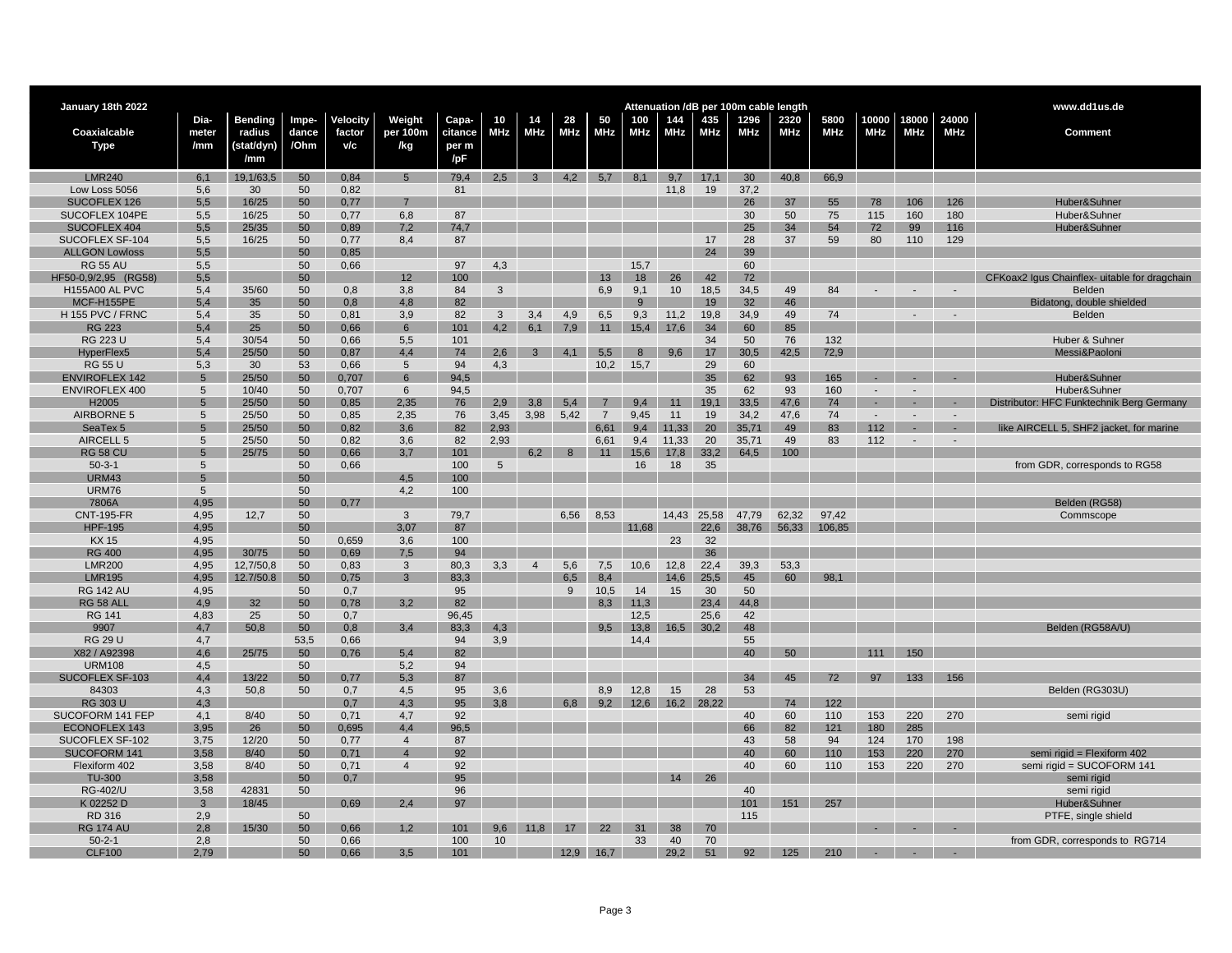| Attenuation /dB per 100m cable length<br><b>Bending</b><br>Velocity<br>Weight<br>Capa-<br>28<br>435<br>1296<br>2320<br>5800<br>10000<br>18000<br>24000<br>Dia-<br>Impe-<br>10<br>50<br>100<br>144<br>14<br>citance<br><b>MHz</b><br><b>MHz</b><br><b>MHz</b><br><b>MHz</b><br><b>MHz</b><br>Coaxialcable<br>radius<br>dance<br>factor<br>per 100m<br><b>MHz</b><br><b>MHz</b><br><b>MHz</b><br>MHz<br><b>MHz</b><br><b>MHz</b><br><b>MHz</b><br><b>MHz</b><br>Comment<br>meter<br>/Ohm<br><b>Type</b><br>(stat/dyn)<br>v/c<br>/mm<br>/kg<br>per m<br>/pF<br>/mm<br><b>LMR100A</b><br>6,4/25,4<br>50<br>125<br>2,79<br>0,66<br>1,4<br>101<br>8,7<br>12,4 16,7 23,7<br>28,6<br>50,9<br>91,1<br>210<br>7,4<br>$\Delta \sim 10^4$<br>$\sim 100$<br><b>Contract</b><br><b>WBC-100</b><br>50<br>0,66<br>16,7<br>90<br>123<br>2,79<br>6,4<br>$\overline{2}$<br>101<br>12,9<br>29,4<br>51,9<br>9,8<br>33<br>62<br>157<br>262<br>466<br>ECONOFLEX 089<br>2,7<br>13<br>50<br>0,695<br>1,6<br>96,5<br>94<br>135<br>300<br>550<br>LN5002 LowNoise<br>2,67<br>15(1x)<br>50<br>0,7<br>1,5<br>$\sim$<br>$\sim$<br>$\sim$<br>$\sim$<br>33<br>HF50-0,54L/1,6<br>2,6<br>15/60<br>50<br>0,69<br>1,6<br>100<br>18,8<br>27,4<br>61<br>126<br>$\sim$<br>PTFE cable, double shielded<br>$\sim$<br>$\sim$<br>$\sim$<br>$\sim$<br>32<br>58<br><b>RG 188 AU</b><br>2,6<br>15/39<br>50<br>0,69<br>1,7<br>97<br>17<br>20,5<br>28<br>$\sim$<br>$\sim$<br>$\sim$<br><b>RG 174 U</b><br>2,55<br>15/40<br>0,66<br>101<br>17<br>20,5<br>29<br>34<br>60<br>$=$ Belden 8216<br>50<br>1,1<br>$\blacksquare$<br>$\sim$<br>61<br>KX3B<br>2,54<br>0,659<br>100<br>11<br>$\sim$<br>$\sim$<br>$\mathbf{1}$<br>$\sim$<br>SUCOFORM 86 FEP<br>2,5<br>6/20<br>50<br>0,71<br>1,8<br>95<br>$\overline{7}$<br>10<br>20<br>25<br>43<br>70<br>110<br>170<br>239<br>339<br>404<br>6<br>14<br>semi rigid<br>2,5<br>101<br>99<br>257<br>G 02232 D<br>15/30<br>50<br>0,66<br>2,1<br>150<br>Huber&Suhner<br>$\sim$<br>$\sim$<br><b>KX 22A</b><br>55<br>2,49<br>50<br>69,5<br>1,7<br>95<br>10<br>$\sim$<br>$\sim$<br>$\sim$<br>$\sim$<br>54<br><b>RG 316 U</b><br>2,49<br>15/75<br>50<br>0,69<br>97<br>17<br>33<br>98<br>140<br>1,6<br>132<br><b>RG 316</b><br>2,49<br>15/??<br>50<br>0,7<br>1,81<br>94<br>8,2<br>10<br>17<br>19,2<br>27<br>33<br>55<br>96<br>Kusch<br>42<br><b>TU-165</b><br>50<br>0,7<br>95<br>110<br>2,19<br>25<br>semi rigio<br><b>RG-405/U</b><br>3,2<br>50<br>105<br>43<br>75<br>2,2<br>0,695<br>1,9<br>120<br>190<br>semi rigid, similar to SUCOFORM 86<br>SUCOFORM 86<br>2,1<br>6/20<br>50<br>95<br>25<br>43<br>110<br>0,71<br>14<br>20<br>70<br>170<br>339<br>semi rigid<br>10<br>239<br>404<br>$6 \overline{6}$<br>2,0<br>10(1x)<br>50<br>0,70<br>3,5<br>105<br>150<br>300<br>550<br>LN5001 LowNoise<br>1,83<br>50<br>0,69<br>0,9<br>97<br>43<br>52<br>96<br><b>RG 196 AU</b><br>10/27<br>27<br>32<br>up to 205°C<br><b>RG 178 BU</b><br>22<br>42<br>90<br>1,81<br>10/27<br>50<br>0,69<br>1,1<br>97<br>30<br>60<br>96<br>50<br>0,695<br>105<br>Source: Coaxtherm<br><b>KX21</b><br>1,8<br>16,5<br>$\mathbf{1}$<br><b>URM110</b><br>1,8<br>50<br>92<br>$\overline{1}$<br>50<br>120<br>Kapton 311-KAP50S-RAD<br>1,45<br>high temperature rated (300 deg C)<br>23,6<br><b>PK19</b><br>115<br>160<br>from Russia<br>115<br>23,6<br>160<br><b>PK119</b><br>from Russia<br>PKTØ 19<br>105<br>23,6<br>160<br>from Russia<br><b>PK55</b><br>110<br>19,4<br>136<br>from Russia<br>PK159<br>110<br>19,4<br>136<br>from Russia<br>106<br>136<br><b>PKTØ 29</b><br>19.4<br>from Russia<br><b>PK29</b><br>112<br>110<br>from Russia<br><b>PK129</b><br>110<br>112<br>from Russia<br><b>PK28</b><br>100<br>115<br>from Russia<br><b>PK128</b><br>115<br>100<br>from Russia<br>88<br>PKTØ 47<br>106<br>11,8<br>from Russia<br>115<br>100<br><b>PK147</b><br>13,2<br>from Russia<br><b>PK47</b><br>115<br>13,2<br>100<br>from Russia<br><b>PK48</b><br>115<br>$9^{\circ}$<br>60<br>from Russia<br>60<br><b>PK148</b><br>115<br>9<br>from Russia<br>72<br>PKTØ 48<br>106<br>9.7<br>from Russia<br>60 Ohm<br>$60 - 10 - 1$<br>0,66<br>85<br>1,9<br>12.5<br>from GDR<br>60<br>5.5<br>$\overline{7}$<br>60<br>85<br>$60-10-2$<br>0,66<br>1,7<br>4,9<br>6<br>from GDR<br>11,5<br>60<br>85<br>2.5<br>from GDR<br>$60 - 7 - 1$<br>8.8<br>0.66<br>17<br>$\mathbf{8}$<br>10<br>$60 - 7 - 2$<br>60<br>0,66<br>85<br>2,1<br>15,7<br>from GDR<br>8,8<br>$\overline{4}$<br>$\overline{7}$<br>8,8<br>$5\phantom{.0}$<br>4-S 60<br>60<br>0,77<br>5,9<br>75<br>17,2<br>$\overline{7}$<br>60<br>$5\overline{5}$<br>$\overline{7}$<br>$\mathbf{Q}$<br>$\overline{4}$<br>2YCY1<br>6,8<br>60<br>0,66<br>66<br>$\overline{4}$<br>0,66<br>3-S 60<br>60<br>6<br>3 V 60<br>40<br>60<br>4,9<br>85<br>10<br>21,7<br>38<br>6<br>0,66<br><b>70 Ohm</b><br><b>URM39</b><br>8,5<br>75<br>7,85<br>70<br>75 Ohm<br><b>RG 35</b><br>24<br>16<br>75<br>0,66<br>67<br>0,78<br>2,8<br><b>RG 164</b><br>22,1<br>0,66<br>3,3<br>15<br>$= UR77$<br>75<br>67<br>1,5<br>7,9<br><b>RG 34</b><br>16<br>75<br>0,66<br>2,7<br>4,3<br>13<br>21<br>67<br>$\mathbf{1}$<br><b>RG 12</b><br>12,5<br>0,66<br>4,6<br>18<br>75<br>75<br><b>RG412</b><br>12<br>0,87<br>50<br>0,7<br>2,1<br>$3^{\circ}$<br>3,6<br>6,5<br>11 | January 18th 2022 |  |  |  |  |  |  |  |  |  | www.dd1us.de |
|------------------------------------------------------------------------------------------------------------------------------------------------------------------------------------------------------------------------------------------------------------------------------------------------------------------------------------------------------------------------------------------------------------------------------------------------------------------------------------------------------------------------------------------------------------------------------------------------------------------------------------------------------------------------------------------------------------------------------------------------------------------------------------------------------------------------------------------------------------------------------------------------------------------------------------------------------------------------------------------------------------------------------------------------------------------------------------------------------------------------------------------------------------------------------------------------------------------------------------------------------------------------------------------------------------------------------------------------------------------------------------------------------------------------------------------------------------------------------------------------------------------------------------------------------------------------------------------------------------------------------------------------------------------------------------------------------------------------------------------------------------------------------------------------------------------------------------------------------------------------------------------------------------------------------------------------------------------------------------------------------------------------------------------------------------------------------------------------------------------------------------------------------------------------------------------------------------------------------------------------------------------------------------------------------------------------------------------------------------------------------------------------------------------------------------------------------------------------------------------------------------------------------------------------------------------------------------------------------------------------------------------------------------------------------------------------------------------------------------------------------------------------------------------------------------------------------------------------------------------------------------------------------------------------------------------------------------------------------------------------------------------------------------------------------------------------------------------------------------------------------------------------------------------------------------------------------------------------------------------------------------------------------------------------------------------------------------------------------------------------------------------------------------------------------------------------------------------------------------------------------------------------------------------------------------------------------------------------------------------------------------------------------------------------------------------------------------------------------------------------------------------------------------------------------------------------------------------------------------------------------------------------------------------------------------------------------------------------------------------------------------------------------------------------------------------------------------------------------------------------------------------------------------------------------------------------------------------------------------------------------------------------------------------------------------------------------------------------------------------------------------------------------------------------------------------------------------------------------------------------------------------------------------------------------------------------------------------------------------------------------------------------------------------------------------------------------------------------------------------------------------------------------------------------------------------------------------------------------------------------------------------------------------------------------------------------------------------------------------------------------------------------------------------------------------------------------------------------------------------------------------------------------------------------------------------------------------------------|-------------------|--|--|--|--|--|--|--|--|--|--------------|
|                                                                                                                                                                                                                                                                                                                                                                                                                                                                                                                                                                                                                                                                                                                                                                                                                                                                                                                                                                                                                                                                                                                                                                                                                                                                                                                                                                                                                                                                                                                                                                                                                                                                                                                                                                                                                                                                                                                                                                                                                                                                                                                                                                                                                                                                                                                                                                                                                                                                                                                                                                                                                                                                                                                                                                                                                                                                                                                                                                                                                                                                                                                                                                                                                                                                                                                                                                                                                                                                                                                                                                                                                                                                                                                                                                                                                                                                                                                                                                                                                                                                                                                                                                                                                                                                                                                                                                                                                                                                                                                                                                                                                                                                                                                                                                                                                                                                                                                                                                                                                                                                                                                                                                                                                        |                   |  |  |  |  |  |  |  |  |  |              |
|                                                                                                                                                                                                                                                                                                                                                                                                                                                                                                                                                                                                                                                                                                                                                                                                                                                                                                                                                                                                                                                                                                                                                                                                                                                                                                                                                                                                                                                                                                                                                                                                                                                                                                                                                                                                                                                                                                                                                                                                                                                                                                                                                                                                                                                                                                                                                                                                                                                                                                                                                                                                                                                                                                                                                                                                                                                                                                                                                                                                                                                                                                                                                                                                                                                                                                                                                                                                                                                                                                                                                                                                                                                                                                                                                                                                                                                                                                                                                                                                                                                                                                                                                                                                                                                                                                                                                                                                                                                                                                                                                                                                                                                                                                                                                                                                                                                                                                                                                                                                                                                                                                                                                                                                                        |                   |  |  |  |  |  |  |  |  |  |              |
|                                                                                                                                                                                                                                                                                                                                                                                                                                                                                                                                                                                                                                                                                                                                                                                                                                                                                                                                                                                                                                                                                                                                                                                                                                                                                                                                                                                                                                                                                                                                                                                                                                                                                                                                                                                                                                                                                                                                                                                                                                                                                                                                                                                                                                                                                                                                                                                                                                                                                                                                                                                                                                                                                                                                                                                                                                                                                                                                                                                                                                                                                                                                                                                                                                                                                                                                                                                                                                                                                                                                                                                                                                                                                                                                                                                                                                                                                                                                                                                                                                                                                                                                                                                                                                                                                                                                                                                                                                                                                                                                                                                                                                                                                                                                                                                                                                                                                                                                                                                                                                                                                                                                                                                                                        |                   |  |  |  |  |  |  |  |  |  |              |
|                                                                                                                                                                                                                                                                                                                                                                                                                                                                                                                                                                                                                                                                                                                                                                                                                                                                                                                                                                                                                                                                                                                                                                                                                                                                                                                                                                                                                                                                                                                                                                                                                                                                                                                                                                                                                                                                                                                                                                                                                                                                                                                                                                                                                                                                                                                                                                                                                                                                                                                                                                                                                                                                                                                                                                                                                                                                                                                                                                                                                                                                                                                                                                                                                                                                                                                                                                                                                                                                                                                                                                                                                                                                                                                                                                                                                                                                                                                                                                                                                                                                                                                                                                                                                                                                                                                                                                                                                                                                                                                                                                                                                                                                                                                                                                                                                                                                                                                                                                                                                                                                                                                                                                                                                        |                   |  |  |  |  |  |  |  |  |  |              |
|                                                                                                                                                                                                                                                                                                                                                                                                                                                                                                                                                                                                                                                                                                                                                                                                                                                                                                                                                                                                                                                                                                                                                                                                                                                                                                                                                                                                                                                                                                                                                                                                                                                                                                                                                                                                                                                                                                                                                                                                                                                                                                                                                                                                                                                                                                                                                                                                                                                                                                                                                                                                                                                                                                                                                                                                                                                                                                                                                                                                                                                                                                                                                                                                                                                                                                                                                                                                                                                                                                                                                                                                                                                                                                                                                                                                                                                                                                                                                                                                                                                                                                                                                                                                                                                                                                                                                                                                                                                                                                                                                                                                                                                                                                                                                                                                                                                                                                                                                                                                                                                                                                                                                                                                                        |                   |  |  |  |  |  |  |  |  |  |              |
|                                                                                                                                                                                                                                                                                                                                                                                                                                                                                                                                                                                                                                                                                                                                                                                                                                                                                                                                                                                                                                                                                                                                                                                                                                                                                                                                                                                                                                                                                                                                                                                                                                                                                                                                                                                                                                                                                                                                                                                                                                                                                                                                                                                                                                                                                                                                                                                                                                                                                                                                                                                                                                                                                                                                                                                                                                                                                                                                                                                                                                                                                                                                                                                                                                                                                                                                                                                                                                                                                                                                                                                                                                                                                                                                                                                                                                                                                                                                                                                                                                                                                                                                                                                                                                                                                                                                                                                                                                                                                                                                                                                                                                                                                                                                                                                                                                                                                                                                                                                                                                                                                                                                                                                                                        |                   |  |  |  |  |  |  |  |  |  |              |
|                                                                                                                                                                                                                                                                                                                                                                                                                                                                                                                                                                                                                                                                                                                                                                                                                                                                                                                                                                                                                                                                                                                                                                                                                                                                                                                                                                                                                                                                                                                                                                                                                                                                                                                                                                                                                                                                                                                                                                                                                                                                                                                                                                                                                                                                                                                                                                                                                                                                                                                                                                                                                                                                                                                                                                                                                                                                                                                                                                                                                                                                                                                                                                                                                                                                                                                                                                                                                                                                                                                                                                                                                                                                                                                                                                                                                                                                                                                                                                                                                                                                                                                                                                                                                                                                                                                                                                                                                                                                                                                                                                                                                                                                                                                                                                                                                                                                                                                                                                                                                                                                                                                                                                                                                        |                   |  |  |  |  |  |  |  |  |  |              |
|                                                                                                                                                                                                                                                                                                                                                                                                                                                                                                                                                                                                                                                                                                                                                                                                                                                                                                                                                                                                                                                                                                                                                                                                                                                                                                                                                                                                                                                                                                                                                                                                                                                                                                                                                                                                                                                                                                                                                                                                                                                                                                                                                                                                                                                                                                                                                                                                                                                                                                                                                                                                                                                                                                                                                                                                                                                                                                                                                                                                                                                                                                                                                                                                                                                                                                                                                                                                                                                                                                                                                                                                                                                                                                                                                                                                                                                                                                                                                                                                                                                                                                                                                                                                                                                                                                                                                                                                                                                                                                                                                                                                                                                                                                                                                                                                                                                                                                                                                                                                                                                                                                                                                                                                                        |                   |  |  |  |  |  |  |  |  |  |              |
|                                                                                                                                                                                                                                                                                                                                                                                                                                                                                                                                                                                                                                                                                                                                                                                                                                                                                                                                                                                                                                                                                                                                                                                                                                                                                                                                                                                                                                                                                                                                                                                                                                                                                                                                                                                                                                                                                                                                                                                                                                                                                                                                                                                                                                                                                                                                                                                                                                                                                                                                                                                                                                                                                                                                                                                                                                                                                                                                                                                                                                                                                                                                                                                                                                                                                                                                                                                                                                                                                                                                                                                                                                                                                                                                                                                                                                                                                                                                                                                                                                                                                                                                                                                                                                                                                                                                                                                                                                                                                                                                                                                                                                                                                                                                                                                                                                                                                                                                                                                                                                                                                                                                                                                                                        |                   |  |  |  |  |  |  |  |  |  |              |
|                                                                                                                                                                                                                                                                                                                                                                                                                                                                                                                                                                                                                                                                                                                                                                                                                                                                                                                                                                                                                                                                                                                                                                                                                                                                                                                                                                                                                                                                                                                                                                                                                                                                                                                                                                                                                                                                                                                                                                                                                                                                                                                                                                                                                                                                                                                                                                                                                                                                                                                                                                                                                                                                                                                                                                                                                                                                                                                                                                                                                                                                                                                                                                                                                                                                                                                                                                                                                                                                                                                                                                                                                                                                                                                                                                                                                                                                                                                                                                                                                                                                                                                                                                                                                                                                                                                                                                                                                                                                                                                                                                                                                                                                                                                                                                                                                                                                                                                                                                                                                                                                                                                                                                                                                        |                   |  |  |  |  |  |  |  |  |  |              |
|                                                                                                                                                                                                                                                                                                                                                                                                                                                                                                                                                                                                                                                                                                                                                                                                                                                                                                                                                                                                                                                                                                                                                                                                                                                                                                                                                                                                                                                                                                                                                                                                                                                                                                                                                                                                                                                                                                                                                                                                                                                                                                                                                                                                                                                                                                                                                                                                                                                                                                                                                                                                                                                                                                                                                                                                                                                                                                                                                                                                                                                                                                                                                                                                                                                                                                                                                                                                                                                                                                                                                                                                                                                                                                                                                                                                                                                                                                                                                                                                                                                                                                                                                                                                                                                                                                                                                                                                                                                                                                                                                                                                                                                                                                                                                                                                                                                                                                                                                                                                                                                                                                                                                                                                                        |                   |  |  |  |  |  |  |  |  |  |              |
|                                                                                                                                                                                                                                                                                                                                                                                                                                                                                                                                                                                                                                                                                                                                                                                                                                                                                                                                                                                                                                                                                                                                                                                                                                                                                                                                                                                                                                                                                                                                                                                                                                                                                                                                                                                                                                                                                                                                                                                                                                                                                                                                                                                                                                                                                                                                                                                                                                                                                                                                                                                                                                                                                                                                                                                                                                                                                                                                                                                                                                                                                                                                                                                                                                                                                                                                                                                                                                                                                                                                                                                                                                                                                                                                                                                                                                                                                                                                                                                                                                                                                                                                                                                                                                                                                                                                                                                                                                                                                                                                                                                                                                                                                                                                                                                                                                                                                                                                                                                                                                                                                                                                                                                                                        |                   |  |  |  |  |  |  |  |  |  |              |
|                                                                                                                                                                                                                                                                                                                                                                                                                                                                                                                                                                                                                                                                                                                                                                                                                                                                                                                                                                                                                                                                                                                                                                                                                                                                                                                                                                                                                                                                                                                                                                                                                                                                                                                                                                                                                                                                                                                                                                                                                                                                                                                                                                                                                                                                                                                                                                                                                                                                                                                                                                                                                                                                                                                                                                                                                                                                                                                                                                                                                                                                                                                                                                                                                                                                                                                                                                                                                                                                                                                                                                                                                                                                                                                                                                                                                                                                                                                                                                                                                                                                                                                                                                                                                                                                                                                                                                                                                                                                                                                                                                                                                                                                                                                                                                                                                                                                                                                                                                                                                                                                                                                                                                                                                        |                   |  |  |  |  |  |  |  |  |  |              |
|                                                                                                                                                                                                                                                                                                                                                                                                                                                                                                                                                                                                                                                                                                                                                                                                                                                                                                                                                                                                                                                                                                                                                                                                                                                                                                                                                                                                                                                                                                                                                                                                                                                                                                                                                                                                                                                                                                                                                                                                                                                                                                                                                                                                                                                                                                                                                                                                                                                                                                                                                                                                                                                                                                                                                                                                                                                                                                                                                                                                                                                                                                                                                                                                                                                                                                                                                                                                                                                                                                                                                                                                                                                                                                                                                                                                                                                                                                                                                                                                                                                                                                                                                                                                                                                                                                                                                                                                                                                                                                                                                                                                                                                                                                                                                                                                                                                                                                                                                                                                                                                                                                                                                                                                                        |                   |  |  |  |  |  |  |  |  |  |              |
|                                                                                                                                                                                                                                                                                                                                                                                                                                                                                                                                                                                                                                                                                                                                                                                                                                                                                                                                                                                                                                                                                                                                                                                                                                                                                                                                                                                                                                                                                                                                                                                                                                                                                                                                                                                                                                                                                                                                                                                                                                                                                                                                                                                                                                                                                                                                                                                                                                                                                                                                                                                                                                                                                                                                                                                                                                                                                                                                                                                                                                                                                                                                                                                                                                                                                                                                                                                                                                                                                                                                                                                                                                                                                                                                                                                                                                                                                                                                                                                                                                                                                                                                                                                                                                                                                                                                                                                                                                                                                                                                                                                                                                                                                                                                                                                                                                                                                                                                                                                                                                                                                                                                                                                                                        |                   |  |  |  |  |  |  |  |  |  |              |
|                                                                                                                                                                                                                                                                                                                                                                                                                                                                                                                                                                                                                                                                                                                                                                                                                                                                                                                                                                                                                                                                                                                                                                                                                                                                                                                                                                                                                                                                                                                                                                                                                                                                                                                                                                                                                                                                                                                                                                                                                                                                                                                                                                                                                                                                                                                                                                                                                                                                                                                                                                                                                                                                                                                                                                                                                                                                                                                                                                                                                                                                                                                                                                                                                                                                                                                                                                                                                                                                                                                                                                                                                                                                                                                                                                                                                                                                                                                                                                                                                                                                                                                                                                                                                                                                                                                                                                                                                                                                                                                                                                                                                                                                                                                                                                                                                                                                                                                                                                                                                                                                                                                                                                                                                        |                   |  |  |  |  |  |  |  |  |  |              |
|                                                                                                                                                                                                                                                                                                                                                                                                                                                                                                                                                                                                                                                                                                                                                                                                                                                                                                                                                                                                                                                                                                                                                                                                                                                                                                                                                                                                                                                                                                                                                                                                                                                                                                                                                                                                                                                                                                                                                                                                                                                                                                                                                                                                                                                                                                                                                                                                                                                                                                                                                                                                                                                                                                                                                                                                                                                                                                                                                                                                                                                                                                                                                                                                                                                                                                                                                                                                                                                                                                                                                                                                                                                                                                                                                                                                                                                                                                                                                                                                                                                                                                                                                                                                                                                                                                                                                                                                                                                                                                                                                                                                                                                                                                                                                                                                                                                                                                                                                                                                                                                                                                                                                                                                                        |                   |  |  |  |  |  |  |  |  |  |              |
|                                                                                                                                                                                                                                                                                                                                                                                                                                                                                                                                                                                                                                                                                                                                                                                                                                                                                                                                                                                                                                                                                                                                                                                                                                                                                                                                                                                                                                                                                                                                                                                                                                                                                                                                                                                                                                                                                                                                                                                                                                                                                                                                                                                                                                                                                                                                                                                                                                                                                                                                                                                                                                                                                                                                                                                                                                                                                                                                                                                                                                                                                                                                                                                                                                                                                                                                                                                                                                                                                                                                                                                                                                                                                                                                                                                                                                                                                                                                                                                                                                                                                                                                                                                                                                                                                                                                                                                                                                                                                                                                                                                                                                                                                                                                                                                                                                                                                                                                                                                                                                                                                                                                                                                                                        |                   |  |  |  |  |  |  |  |  |  |              |
|                                                                                                                                                                                                                                                                                                                                                                                                                                                                                                                                                                                                                                                                                                                                                                                                                                                                                                                                                                                                                                                                                                                                                                                                                                                                                                                                                                                                                                                                                                                                                                                                                                                                                                                                                                                                                                                                                                                                                                                                                                                                                                                                                                                                                                                                                                                                                                                                                                                                                                                                                                                                                                                                                                                                                                                                                                                                                                                                                                                                                                                                                                                                                                                                                                                                                                                                                                                                                                                                                                                                                                                                                                                                                                                                                                                                                                                                                                                                                                                                                                                                                                                                                                                                                                                                                                                                                                                                                                                                                                                                                                                                                                                                                                                                                                                                                                                                                                                                                                                                                                                                                                                                                                                                                        |                   |  |  |  |  |  |  |  |  |  |              |
|                                                                                                                                                                                                                                                                                                                                                                                                                                                                                                                                                                                                                                                                                                                                                                                                                                                                                                                                                                                                                                                                                                                                                                                                                                                                                                                                                                                                                                                                                                                                                                                                                                                                                                                                                                                                                                                                                                                                                                                                                                                                                                                                                                                                                                                                                                                                                                                                                                                                                                                                                                                                                                                                                                                                                                                                                                                                                                                                                                                                                                                                                                                                                                                                                                                                                                                                                                                                                                                                                                                                                                                                                                                                                                                                                                                                                                                                                                                                                                                                                                                                                                                                                                                                                                                                                                                                                                                                                                                                                                                                                                                                                                                                                                                                                                                                                                                                                                                                                                                                                                                                                                                                                                                                                        |                   |  |  |  |  |  |  |  |  |  |              |
|                                                                                                                                                                                                                                                                                                                                                                                                                                                                                                                                                                                                                                                                                                                                                                                                                                                                                                                                                                                                                                                                                                                                                                                                                                                                                                                                                                                                                                                                                                                                                                                                                                                                                                                                                                                                                                                                                                                                                                                                                                                                                                                                                                                                                                                                                                                                                                                                                                                                                                                                                                                                                                                                                                                                                                                                                                                                                                                                                                                                                                                                                                                                                                                                                                                                                                                                                                                                                                                                                                                                                                                                                                                                                                                                                                                                                                                                                                                                                                                                                                                                                                                                                                                                                                                                                                                                                                                                                                                                                                                                                                                                                                                                                                                                                                                                                                                                                                                                                                                                                                                                                                                                                                                                                        |                   |  |  |  |  |  |  |  |  |  |              |
|                                                                                                                                                                                                                                                                                                                                                                                                                                                                                                                                                                                                                                                                                                                                                                                                                                                                                                                                                                                                                                                                                                                                                                                                                                                                                                                                                                                                                                                                                                                                                                                                                                                                                                                                                                                                                                                                                                                                                                                                                                                                                                                                                                                                                                                                                                                                                                                                                                                                                                                                                                                                                                                                                                                                                                                                                                                                                                                                                                                                                                                                                                                                                                                                                                                                                                                                                                                                                                                                                                                                                                                                                                                                                                                                                                                                                                                                                                                                                                                                                                                                                                                                                                                                                                                                                                                                                                                                                                                                                                                                                                                                                                                                                                                                                                                                                                                                                                                                                                                                                                                                                                                                                                                                                        |                   |  |  |  |  |  |  |  |  |  |              |
|                                                                                                                                                                                                                                                                                                                                                                                                                                                                                                                                                                                                                                                                                                                                                                                                                                                                                                                                                                                                                                                                                                                                                                                                                                                                                                                                                                                                                                                                                                                                                                                                                                                                                                                                                                                                                                                                                                                                                                                                                                                                                                                                                                                                                                                                                                                                                                                                                                                                                                                                                                                                                                                                                                                                                                                                                                                                                                                                                                                                                                                                                                                                                                                                                                                                                                                                                                                                                                                                                                                                                                                                                                                                                                                                                                                                                                                                                                                                                                                                                                                                                                                                                                                                                                                                                                                                                                                                                                                                                                                                                                                                                                                                                                                                                                                                                                                                                                                                                                                                                                                                                                                                                                                                                        |                   |  |  |  |  |  |  |  |  |  |              |
|                                                                                                                                                                                                                                                                                                                                                                                                                                                                                                                                                                                                                                                                                                                                                                                                                                                                                                                                                                                                                                                                                                                                                                                                                                                                                                                                                                                                                                                                                                                                                                                                                                                                                                                                                                                                                                                                                                                                                                                                                                                                                                                                                                                                                                                                                                                                                                                                                                                                                                                                                                                                                                                                                                                                                                                                                                                                                                                                                                                                                                                                                                                                                                                                                                                                                                                                                                                                                                                                                                                                                                                                                                                                                                                                                                                                                                                                                                                                                                                                                                                                                                                                                                                                                                                                                                                                                                                                                                                                                                                                                                                                                                                                                                                                                                                                                                                                                                                                                                                                                                                                                                                                                                                                                        |                   |  |  |  |  |  |  |  |  |  |              |
|                                                                                                                                                                                                                                                                                                                                                                                                                                                                                                                                                                                                                                                                                                                                                                                                                                                                                                                                                                                                                                                                                                                                                                                                                                                                                                                                                                                                                                                                                                                                                                                                                                                                                                                                                                                                                                                                                                                                                                                                                                                                                                                                                                                                                                                                                                                                                                                                                                                                                                                                                                                                                                                                                                                                                                                                                                                                                                                                                                                                                                                                                                                                                                                                                                                                                                                                                                                                                                                                                                                                                                                                                                                                                                                                                                                                                                                                                                                                                                                                                                                                                                                                                                                                                                                                                                                                                                                                                                                                                                                                                                                                                                                                                                                                                                                                                                                                                                                                                                                                                                                                                                                                                                                                                        |                   |  |  |  |  |  |  |  |  |  |              |
|                                                                                                                                                                                                                                                                                                                                                                                                                                                                                                                                                                                                                                                                                                                                                                                                                                                                                                                                                                                                                                                                                                                                                                                                                                                                                                                                                                                                                                                                                                                                                                                                                                                                                                                                                                                                                                                                                                                                                                                                                                                                                                                                                                                                                                                                                                                                                                                                                                                                                                                                                                                                                                                                                                                                                                                                                                                                                                                                                                                                                                                                                                                                                                                                                                                                                                                                                                                                                                                                                                                                                                                                                                                                                                                                                                                                                                                                                                                                                                                                                                                                                                                                                                                                                                                                                                                                                                                                                                                                                                                                                                                                                                                                                                                                                                                                                                                                                                                                                                                                                                                                                                                                                                                                                        |                   |  |  |  |  |  |  |  |  |  |              |
|                                                                                                                                                                                                                                                                                                                                                                                                                                                                                                                                                                                                                                                                                                                                                                                                                                                                                                                                                                                                                                                                                                                                                                                                                                                                                                                                                                                                                                                                                                                                                                                                                                                                                                                                                                                                                                                                                                                                                                                                                                                                                                                                                                                                                                                                                                                                                                                                                                                                                                                                                                                                                                                                                                                                                                                                                                                                                                                                                                                                                                                                                                                                                                                                                                                                                                                                                                                                                                                                                                                                                                                                                                                                                                                                                                                                                                                                                                                                                                                                                                                                                                                                                                                                                                                                                                                                                                                                                                                                                                                                                                                                                                                                                                                                                                                                                                                                                                                                                                                                                                                                                                                                                                                                                        |                   |  |  |  |  |  |  |  |  |  |              |
|                                                                                                                                                                                                                                                                                                                                                                                                                                                                                                                                                                                                                                                                                                                                                                                                                                                                                                                                                                                                                                                                                                                                                                                                                                                                                                                                                                                                                                                                                                                                                                                                                                                                                                                                                                                                                                                                                                                                                                                                                                                                                                                                                                                                                                                                                                                                                                                                                                                                                                                                                                                                                                                                                                                                                                                                                                                                                                                                                                                                                                                                                                                                                                                                                                                                                                                                                                                                                                                                                                                                                                                                                                                                                                                                                                                                                                                                                                                                                                                                                                                                                                                                                                                                                                                                                                                                                                                                                                                                                                                                                                                                                                                                                                                                                                                                                                                                                                                                                                                                                                                                                                                                                                                                                        |                   |  |  |  |  |  |  |  |  |  |              |
|                                                                                                                                                                                                                                                                                                                                                                                                                                                                                                                                                                                                                                                                                                                                                                                                                                                                                                                                                                                                                                                                                                                                                                                                                                                                                                                                                                                                                                                                                                                                                                                                                                                                                                                                                                                                                                                                                                                                                                                                                                                                                                                                                                                                                                                                                                                                                                                                                                                                                                                                                                                                                                                                                                                                                                                                                                                                                                                                                                                                                                                                                                                                                                                                                                                                                                                                                                                                                                                                                                                                                                                                                                                                                                                                                                                                                                                                                                                                                                                                                                                                                                                                                                                                                                                                                                                                                                                                                                                                                                                                                                                                                                                                                                                                                                                                                                                                                                                                                                                                                                                                                                                                                                                                                        |                   |  |  |  |  |  |  |  |  |  |              |
|                                                                                                                                                                                                                                                                                                                                                                                                                                                                                                                                                                                                                                                                                                                                                                                                                                                                                                                                                                                                                                                                                                                                                                                                                                                                                                                                                                                                                                                                                                                                                                                                                                                                                                                                                                                                                                                                                                                                                                                                                                                                                                                                                                                                                                                                                                                                                                                                                                                                                                                                                                                                                                                                                                                                                                                                                                                                                                                                                                                                                                                                                                                                                                                                                                                                                                                                                                                                                                                                                                                                                                                                                                                                                                                                                                                                                                                                                                                                                                                                                                                                                                                                                                                                                                                                                                                                                                                                                                                                                                                                                                                                                                                                                                                                                                                                                                                                                                                                                                                                                                                                                                                                                                                                                        |                   |  |  |  |  |  |  |  |  |  |              |
|                                                                                                                                                                                                                                                                                                                                                                                                                                                                                                                                                                                                                                                                                                                                                                                                                                                                                                                                                                                                                                                                                                                                                                                                                                                                                                                                                                                                                                                                                                                                                                                                                                                                                                                                                                                                                                                                                                                                                                                                                                                                                                                                                                                                                                                                                                                                                                                                                                                                                                                                                                                                                                                                                                                                                                                                                                                                                                                                                                                                                                                                                                                                                                                                                                                                                                                                                                                                                                                                                                                                                                                                                                                                                                                                                                                                                                                                                                                                                                                                                                                                                                                                                                                                                                                                                                                                                                                                                                                                                                                                                                                                                                                                                                                                                                                                                                                                                                                                                                                                                                                                                                                                                                                                                        |                   |  |  |  |  |  |  |  |  |  |              |
|                                                                                                                                                                                                                                                                                                                                                                                                                                                                                                                                                                                                                                                                                                                                                                                                                                                                                                                                                                                                                                                                                                                                                                                                                                                                                                                                                                                                                                                                                                                                                                                                                                                                                                                                                                                                                                                                                                                                                                                                                                                                                                                                                                                                                                                                                                                                                                                                                                                                                                                                                                                                                                                                                                                                                                                                                                                                                                                                                                                                                                                                                                                                                                                                                                                                                                                                                                                                                                                                                                                                                                                                                                                                                                                                                                                                                                                                                                                                                                                                                                                                                                                                                                                                                                                                                                                                                                                                                                                                                                                                                                                                                                                                                                                                                                                                                                                                                                                                                                                                                                                                                                                                                                                                                        |                   |  |  |  |  |  |  |  |  |  |              |
|                                                                                                                                                                                                                                                                                                                                                                                                                                                                                                                                                                                                                                                                                                                                                                                                                                                                                                                                                                                                                                                                                                                                                                                                                                                                                                                                                                                                                                                                                                                                                                                                                                                                                                                                                                                                                                                                                                                                                                                                                                                                                                                                                                                                                                                                                                                                                                                                                                                                                                                                                                                                                                                                                                                                                                                                                                                                                                                                                                                                                                                                                                                                                                                                                                                                                                                                                                                                                                                                                                                                                                                                                                                                                                                                                                                                                                                                                                                                                                                                                                                                                                                                                                                                                                                                                                                                                                                                                                                                                                                                                                                                                                                                                                                                                                                                                                                                                                                                                                                                                                                                                                                                                                                                                        |                   |  |  |  |  |  |  |  |  |  |              |
|                                                                                                                                                                                                                                                                                                                                                                                                                                                                                                                                                                                                                                                                                                                                                                                                                                                                                                                                                                                                                                                                                                                                                                                                                                                                                                                                                                                                                                                                                                                                                                                                                                                                                                                                                                                                                                                                                                                                                                                                                                                                                                                                                                                                                                                                                                                                                                                                                                                                                                                                                                                                                                                                                                                                                                                                                                                                                                                                                                                                                                                                                                                                                                                                                                                                                                                                                                                                                                                                                                                                                                                                                                                                                                                                                                                                                                                                                                                                                                                                                                                                                                                                                                                                                                                                                                                                                                                                                                                                                                                                                                                                                                                                                                                                                                                                                                                                                                                                                                                                                                                                                                                                                                                                                        |                   |  |  |  |  |  |  |  |  |  |              |
|                                                                                                                                                                                                                                                                                                                                                                                                                                                                                                                                                                                                                                                                                                                                                                                                                                                                                                                                                                                                                                                                                                                                                                                                                                                                                                                                                                                                                                                                                                                                                                                                                                                                                                                                                                                                                                                                                                                                                                                                                                                                                                                                                                                                                                                                                                                                                                                                                                                                                                                                                                                                                                                                                                                                                                                                                                                                                                                                                                                                                                                                                                                                                                                                                                                                                                                                                                                                                                                                                                                                                                                                                                                                                                                                                                                                                                                                                                                                                                                                                                                                                                                                                                                                                                                                                                                                                                                                                                                                                                                                                                                                                                                                                                                                                                                                                                                                                                                                                                                                                                                                                                                                                                                                                        |                   |  |  |  |  |  |  |  |  |  |              |
|                                                                                                                                                                                                                                                                                                                                                                                                                                                                                                                                                                                                                                                                                                                                                                                                                                                                                                                                                                                                                                                                                                                                                                                                                                                                                                                                                                                                                                                                                                                                                                                                                                                                                                                                                                                                                                                                                                                                                                                                                                                                                                                                                                                                                                                                                                                                                                                                                                                                                                                                                                                                                                                                                                                                                                                                                                                                                                                                                                                                                                                                                                                                                                                                                                                                                                                                                                                                                                                                                                                                                                                                                                                                                                                                                                                                                                                                                                                                                                                                                                                                                                                                                                                                                                                                                                                                                                                                                                                                                                                                                                                                                                                                                                                                                                                                                                                                                                                                                                                                                                                                                                                                                                                                                        |                   |  |  |  |  |  |  |  |  |  |              |
|                                                                                                                                                                                                                                                                                                                                                                                                                                                                                                                                                                                                                                                                                                                                                                                                                                                                                                                                                                                                                                                                                                                                                                                                                                                                                                                                                                                                                                                                                                                                                                                                                                                                                                                                                                                                                                                                                                                                                                                                                                                                                                                                                                                                                                                                                                                                                                                                                                                                                                                                                                                                                                                                                                                                                                                                                                                                                                                                                                                                                                                                                                                                                                                                                                                                                                                                                                                                                                                                                                                                                                                                                                                                                                                                                                                                                                                                                                                                                                                                                                                                                                                                                                                                                                                                                                                                                                                                                                                                                                                                                                                                                                                                                                                                                                                                                                                                                                                                                                                                                                                                                                                                                                                                                        |                   |  |  |  |  |  |  |  |  |  |              |
|                                                                                                                                                                                                                                                                                                                                                                                                                                                                                                                                                                                                                                                                                                                                                                                                                                                                                                                                                                                                                                                                                                                                                                                                                                                                                                                                                                                                                                                                                                                                                                                                                                                                                                                                                                                                                                                                                                                                                                                                                                                                                                                                                                                                                                                                                                                                                                                                                                                                                                                                                                                                                                                                                                                                                                                                                                                                                                                                                                                                                                                                                                                                                                                                                                                                                                                                                                                                                                                                                                                                                                                                                                                                                                                                                                                                                                                                                                                                                                                                                                                                                                                                                                                                                                                                                                                                                                                                                                                                                                                                                                                                                                                                                                                                                                                                                                                                                                                                                                                                                                                                                                                                                                                                                        |                   |  |  |  |  |  |  |  |  |  |              |
|                                                                                                                                                                                                                                                                                                                                                                                                                                                                                                                                                                                                                                                                                                                                                                                                                                                                                                                                                                                                                                                                                                                                                                                                                                                                                                                                                                                                                                                                                                                                                                                                                                                                                                                                                                                                                                                                                                                                                                                                                                                                                                                                                                                                                                                                                                                                                                                                                                                                                                                                                                                                                                                                                                                                                                                                                                                                                                                                                                                                                                                                                                                                                                                                                                                                                                                                                                                                                                                                                                                                                                                                                                                                                                                                                                                                                                                                                                                                                                                                                                                                                                                                                                                                                                                                                                                                                                                                                                                                                                                                                                                                                                                                                                                                                                                                                                                                                                                                                                                                                                                                                                                                                                                                                        |                   |  |  |  |  |  |  |  |  |  |              |
|                                                                                                                                                                                                                                                                                                                                                                                                                                                                                                                                                                                                                                                                                                                                                                                                                                                                                                                                                                                                                                                                                                                                                                                                                                                                                                                                                                                                                                                                                                                                                                                                                                                                                                                                                                                                                                                                                                                                                                                                                                                                                                                                                                                                                                                                                                                                                                                                                                                                                                                                                                                                                                                                                                                                                                                                                                                                                                                                                                                                                                                                                                                                                                                                                                                                                                                                                                                                                                                                                                                                                                                                                                                                                                                                                                                                                                                                                                                                                                                                                                                                                                                                                                                                                                                                                                                                                                                                                                                                                                                                                                                                                                                                                                                                                                                                                                                                                                                                                                                                                                                                                                                                                                                                                        |                   |  |  |  |  |  |  |  |  |  |              |
|                                                                                                                                                                                                                                                                                                                                                                                                                                                                                                                                                                                                                                                                                                                                                                                                                                                                                                                                                                                                                                                                                                                                                                                                                                                                                                                                                                                                                                                                                                                                                                                                                                                                                                                                                                                                                                                                                                                                                                                                                                                                                                                                                                                                                                                                                                                                                                                                                                                                                                                                                                                                                                                                                                                                                                                                                                                                                                                                                                                                                                                                                                                                                                                                                                                                                                                                                                                                                                                                                                                                                                                                                                                                                                                                                                                                                                                                                                                                                                                                                                                                                                                                                                                                                                                                                                                                                                                                                                                                                                                                                                                                                                                                                                                                                                                                                                                                                                                                                                                                                                                                                                                                                                                                                        |                   |  |  |  |  |  |  |  |  |  |              |
|                                                                                                                                                                                                                                                                                                                                                                                                                                                                                                                                                                                                                                                                                                                                                                                                                                                                                                                                                                                                                                                                                                                                                                                                                                                                                                                                                                                                                                                                                                                                                                                                                                                                                                                                                                                                                                                                                                                                                                                                                                                                                                                                                                                                                                                                                                                                                                                                                                                                                                                                                                                                                                                                                                                                                                                                                                                                                                                                                                                                                                                                                                                                                                                                                                                                                                                                                                                                                                                                                                                                                                                                                                                                                                                                                                                                                                                                                                                                                                                                                                                                                                                                                                                                                                                                                                                                                                                                                                                                                                                                                                                                                                                                                                                                                                                                                                                                                                                                                                                                                                                                                                                                                                                                                        |                   |  |  |  |  |  |  |  |  |  |              |
|                                                                                                                                                                                                                                                                                                                                                                                                                                                                                                                                                                                                                                                                                                                                                                                                                                                                                                                                                                                                                                                                                                                                                                                                                                                                                                                                                                                                                                                                                                                                                                                                                                                                                                                                                                                                                                                                                                                                                                                                                                                                                                                                                                                                                                                                                                                                                                                                                                                                                                                                                                                                                                                                                                                                                                                                                                                                                                                                                                                                                                                                                                                                                                                                                                                                                                                                                                                                                                                                                                                                                                                                                                                                                                                                                                                                                                                                                                                                                                                                                                                                                                                                                                                                                                                                                                                                                                                                                                                                                                                                                                                                                                                                                                                                                                                                                                                                                                                                                                                                                                                                                                                                                                                                                        |                   |  |  |  |  |  |  |  |  |  |              |
|                                                                                                                                                                                                                                                                                                                                                                                                                                                                                                                                                                                                                                                                                                                                                                                                                                                                                                                                                                                                                                                                                                                                                                                                                                                                                                                                                                                                                                                                                                                                                                                                                                                                                                                                                                                                                                                                                                                                                                                                                                                                                                                                                                                                                                                                                                                                                                                                                                                                                                                                                                                                                                                                                                                                                                                                                                                                                                                                                                                                                                                                                                                                                                                                                                                                                                                                                                                                                                                                                                                                                                                                                                                                                                                                                                                                                                                                                                                                                                                                                                                                                                                                                                                                                                                                                                                                                                                                                                                                                                                                                                                                                                                                                                                                                                                                                                                                                                                                                                                                                                                                                                                                                                                                                        |                   |  |  |  |  |  |  |  |  |  |              |
|                                                                                                                                                                                                                                                                                                                                                                                                                                                                                                                                                                                                                                                                                                                                                                                                                                                                                                                                                                                                                                                                                                                                                                                                                                                                                                                                                                                                                                                                                                                                                                                                                                                                                                                                                                                                                                                                                                                                                                                                                                                                                                                                                                                                                                                                                                                                                                                                                                                                                                                                                                                                                                                                                                                                                                                                                                                                                                                                                                                                                                                                                                                                                                                                                                                                                                                                                                                                                                                                                                                                                                                                                                                                                                                                                                                                                                                                                                                                                                                                                                                                                                                                                                                                                                                                                                                                                                                                                                                                                                                                                                                                                                                                                                                                                                                                                                                                                                                                                                                                                                                                                                                                                                                                                        |                   |  |  |  |  |  |  |  |  |  |              |
|                                                                                                                                                                                                                                                                                                                                                                                                                                                                                                                                                                                                                                                                                                                                                                                                                                                                                                                                                                                                                                                                                                                                                                                                                                                                                                                                                                                                                                                                                                                                                                                                                                                                                                                                                                                                                                                                                                                                                                                                                                                                                                                                                                                                                                                                                                                                                                                                                                                                                                                                                                                                                                                                                                                                                                                                                                                                                                                                                                                                                                                                                                                                                                                                                                                                                                                                                                                                                                                                                                                                                                                                                                                                                                                                                                                                                                                                                                                                                                                                                                                                                                                                                                                                                                                                                                                                                                                                                                                                                                                                                                                                                                                                                                                                                                                                                                                                                                                                                                                                                                                                                                                                                                                                                        |                   |  |  |  |  |  |  |  |  |  |              |
|                                                                                                                                                                                                                                                                                                                                                                                                                                                                                                                                                                                                                                                                                                                                                                                                                                                                                                                                                                                                                                                                                                                                                                                                                                                                                                                                                                                                                                                                                                                                                                                                                                                                                                                                                                                                                                                                                                                                                                                                                                                                                                                                                                                                                                                                                                                                                                                                                                                                                                                                                                                                                                                                                                                                                                                                                                                                                                                                                                                                                                                                                                                                                                                                                                                                                                                                                                                                                                                                                                                                                                                                                                                                                                                                                                                                                                                                                                                                                                                                                                                                                                                                                                                                                                                                                                                                                                                                                                                                                                                                                                                                                                                                                                                                                                                                                                                                                                                                                                                                                                                                                                                                                                                                                        |                   |  |  |  |  |  |  |  |  |  |              |
|                                                                                                                                                                                                                                                                                                                                                                                                                                                                                                                                                                                                                                                                                                                                                                                                                                                                                                                                                                                                                                                                                                                                                                                                                                                                                                                                                                                                                                                                                                                                                                                                                                                                                                                                                                                                                                                                                                                                                                                                                                                                                                                                                                                                                                                                                                                                                                                                                                                                                                                                                                                                                                                                                                                                                                                                                                                                                                                                                                                                                                                                                                                                                                                                                                                                                                                                                                                                                                                                                                                                                                                                                                                                                                                                                                                                                                                                                                                                                                                                                                                                                                                                                                                                                                                                                                                                                                                                                                                                                                                                                                                                                                                                                                                                                                                                                                                                                                                                                                                                                                                                                                                                                                                                                        |                   |  |  |  |  |  |  |  |  |  |              |
|                                                                                                                                                                                                                                                                                                                                                                                                                                                                                                                                                                                                                                                                                                                                                                                                                                                                                                                                                                                                                                                                                                                                                                                                                                                                                                                                                                                                                                                                                                                                                                                                                                                                                                                                                                                                                                                                                                                                                                                                                                                                                                                                                                                                                                                                                                                                                                                                                                                                                                                                                                                                                                                                                                                                                                                                                                                                                                                                                                                                                                                                                                                                                                                                                                                                                                                                                                                                                                                                                                                                                                                                                                                                                                                                                                                                                                                                                                                                                                                                                                                                                                                                                                                                                                                                                                                                                                                                                                                                                                                                                                                                                                                                                                                                                                                                                                                                                                                                                                                                                                                                                                                                                                                                                        |                   |  |  |  |  |  |  |  |  |  |              |
|                                                                                                                                                                                                                                                                                                                                                                                                                                                                                                                                                                                                                                                                                                                                                                                                                                                                                                                                                                                                                                                                                                                                                                                                                                                                                                                                                                                                                                                                                                                                                                                                                                                                                                                                                                                                                                                                                                                                                                                                                                                                                                                                                                                                                                                                                                                                                                                                                                                                                                                                                                                                                                                                                                                                                                                                                                                                                                                                                                                                                                                                                                                                                                                                                                                                                                                                                                                                                                                                                                                                                                                                                                                                                                                                                                                                                                                                                                                                                                                                                                                                                                                                                                                                                                                                                                                                                                                                                                                                                                                                                                                                                                                                                                                                                                                                                                                                                                                                                                                                                                                                                                                                                                                                                        |                   |  |  |  |  |  |  |  |  |  |              |
|                                                                                                                                                                                                                                                                                                                                                                                                                                                                                                                                                                                                                                                                                                                                                                                                                                                                                                                                                                                                                                                                                                                                                                                                                                                                                                                                                                                                                                                                                                                                                                                                                                                                                                                                                                                                                                                                                                                                                                                                                                                                                                                                                                                                                                                                                                                                                                                                                                                                                                                                                                                                                                                                                                                                                                                                                                                                                                                                                                                                                                                                                                                                                                                                                                                                                                                                                                                                                                                                                                                                                                                                                                                                                                                                                                                                                                                                                                                                                                                                                                                                                                                                                                                                                                                                                                                                                                                                                                                                                                                                                                                                                                                                                                                                                                                                                                                                                                                                                                                                                                                                                                                                                                                                                        |                   |  |  |  |  |  |  |  |  |  |              |
|                                                                                                                                                                                                                                                                                                                                                                                                                                                                                                                                                                                                                                                                                                                                                                                                                                                                                                                                                                                                                                                                                                                                                                                                                                                                                                                                                                                                                                                                                                                                                                                                                                                                                                                                                                                                                                                                                                                                                                                                                                                                                                                                                                                                                                                                                                                                                                                                                                                                                                                                                                                                                                                                                                                                                                                                                                                                                                                                                                                                                                                                                                                                                                                                                                                                                                                                                                                                                                                                                                                                                                                                                                                                                                                                                                                                                                                                                                                                                                                                                                                                                                                                                                                                                                                                                                                                                                                                                                                                                                                                                                                                                                                                                                                                                                                                                                                                                                                                                                                                                                                                                                                                                                                                                        |                   |  |  |  |  |  |  |  |  |  |              |
|                                                                                                                                                                                                                                                                                                                                                                                                                                                                                                                                                                                                                                                                                                                                                                                                                                                                                                                                                                                                                                                                                                                                                                                                                                                                                                                                                                                                                                                                                                                                                                                                                                                                                                                                                                                                                                                                                                                                                                                                                                                                                                                                                                                                                                                                                                                                                                                                                                                                                                                                                                                                                                                                                                                                                                                                                                                                                                                                                                                                                                                                                                                                                                                                                                                                                                                                                                                                                                                                                                                                                                                                                                                                                                                                                                                                                                                                                                                                                                                                                                                                                                                                                                                                                                                                                                                                                                                                                                                                                                                                                                                                                                                                                                                                                                                                                                                                                                                                                                                                                                                                                                                                                                                                                        |                   |  |  |  |  |  |  |  |  |  |              |
|                                                                                                                                                                                                                                                                                                                                                                                                                                                                                                                                                                                                                                                                                                                                                                                                                                                                                                                                                                                                                                                                                                                                                                                                                                                                                                                                                                                                                                                                                                                                                                                                                                                                                                                                                                                                                                                                                                                                                                                                                                                                                                                                                                                                                                                                                                                                                                                                                                                                                                                                                                                                                                                                                                                                                                                                                                                                                                                                                                                                                                                                                                                                                                                                                                                                                                                                                                                                                                                                                                                                                                                                                                                                                                                                                                                                                                                                                                                                                                                                                                                                                                                                                                                                                                                                                                                                                                                                                                                                                                                                                                                                                                                                                                                                                                                                                                                                                                                                                                                                                                                                                                                                                                                                                        |                   |  |  |  |  |  |  |  |  |  |              |
|                                                                                                                                                                                                                                                                                                                                                                                                                                                                                                                                                                                                                                                                                                                                                                                                                                                                                                                                                                                                                                                                                                                                                                                                                                                                                                                                                                                                                                                                                                                                                                                                                                                                                                                                                                                                                                                                                                                                                                                                                                                                                                                                                                                                                                                                                                                                                                                                                                                                                                                                                                                                                                                                                                                                                                                                                                                                                                                                                                                                                                                                                                                                                                                                                                                                                                                                                                                                                                                                                                                                                                                                                                                                                                                                                                                                                                                                                                                                                                                                                                                                                                                                                                                                                                                                                                                                                                                                                                                                                                                                                                                                                                                                                                                                                                                                                                                                                                                                                                                                                                                                                                                                                                                                                        |                   |  |  |  |  |  |  |  |  |  |              |
|                                                                                                                                                                                                                                                                                                                                                                                                                                                                                                                                                                                                                                                                                                                                                                                                                                                                                                                                                                                                                                                                                                                                                                                                                                                                                                                                                                                                                                                                                                                                                                                                                                                                                                                                                                                                                                                                                                                                                                                                                                                                                                                                                                                                                                                                                                                                                                                                                                                                                                                                                                                                                                                                                                                                                                                                                                                                                                                                                                                                                                                                                                                                                                                                                                                                                                                                                                                                                                                                                                                                                                                                                                                                                                                                                                                                                                                                                                                                                                                                                                                                                                                                                                                                                                                                                                                                                                                                                                                                                                                                                                                                                                                                                                                                                                                                                                                                                                                                                                                                                                                                                                                                                                                                                        |                   |  |  |  |  |  |  |  |  |  |              |